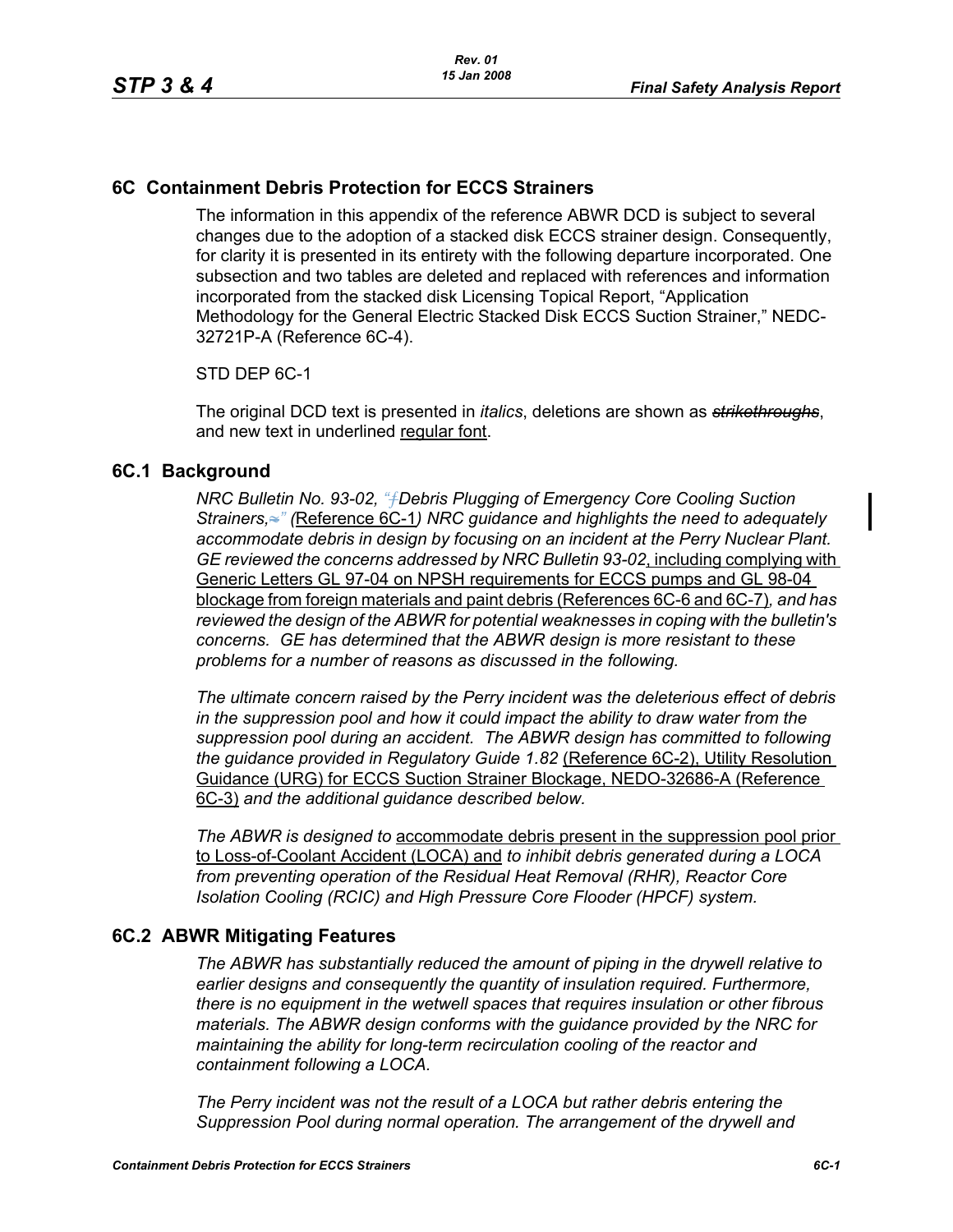*wetwell/wetwell airspace on a Mark III containment (Perry) is significantly different from that utilized in the ABWR design. In the Mark III containment, the areas above the suppression pool water surface (wetwell airspace) are substantially covered by grating with significant quantities of equipment installed in these areas. Access to the wetwell airspace (containment) of a Mark III is allowed during power operations. In contrast, on the ABWR the only connections to the suppression pool are 10 drywell connecting vents (DCVs), and access to the wetwell or drywell during power operations is prohibited. The DCVs will have horizontal steel plates located above the openings that will prevent any material falling in the drywell from directly entering the vertical leg of the DCVs. This arrangement is similar to that used with the Mark II connecting vent pipes. Vertically oriented trash rack construction will be installed around the periphery of the horizontal steel plate to intercept debris. The trash rack design shall allow for adequate flow from the drywell to wetwell. In order for debris to enter the DCV it would*  have to travel horizontally through the trash rack prior to falling into the vertical leg of *the connecting vents. Thus the ABWR is resistant to the transport of debris from the drywell to the wetwell.*

*In the Perry incident, the insulation material acted as sepia to filter suspended solids from the suppression pool water. The Mark I, II, and III containments have all used carbon steel in their suppression pool liners. This results in the buildup of corrosion products in the suppression pool, which settle out at the bottom of the pool until they are stirred up and resuspended in the water following some event (SRV lifting). In contrast, the ABWR liner of the suppression pool is fabricated from stainless steel which significantly lowers the amount of corrosion products which can accumulate at the bottom of the pool.* 

A further mitigating feature for the ABWR is that the insulation installed on the ASME Section III, Class 1 piping ( $\geq 80$  mm) in the drywell, i.e., the large bore piping, is reflective metal insulation type (RMI). Use of RMI minimizes the fibrous insulation source term used in the suction strainer design. This is a significant factor in design that reduces the potential suction strainer debris load and further reduces the potential for suction strainer blockage. In addition, inspections will ensure that there is no evidence of excessive build-up of debris around the ECCS suction strainers and any abnormalities that could affect the mechanical functioning of the suction strainers.

*Since the debris in the Perry incident was created by roughing filters on the containment cooling units, a comparison of the key design features of the ABWR is necessary. In the Mark III design more than 1/2 of the containment cooling units are effectively located in the wetwell airspace. For the ABWR there are no cooling fan units in the wetwell air space. Furthermore the design of the ABWR Drywell Cooling Systems does not utilize roughing filters on the intake of the containment cooling units.* 

Temporary filters are used during post construction systems testing and refueling outages in accordance with plant housekeeping and foreign material exclusion procedures further reducing the potential for introducing debris to the suppression pool.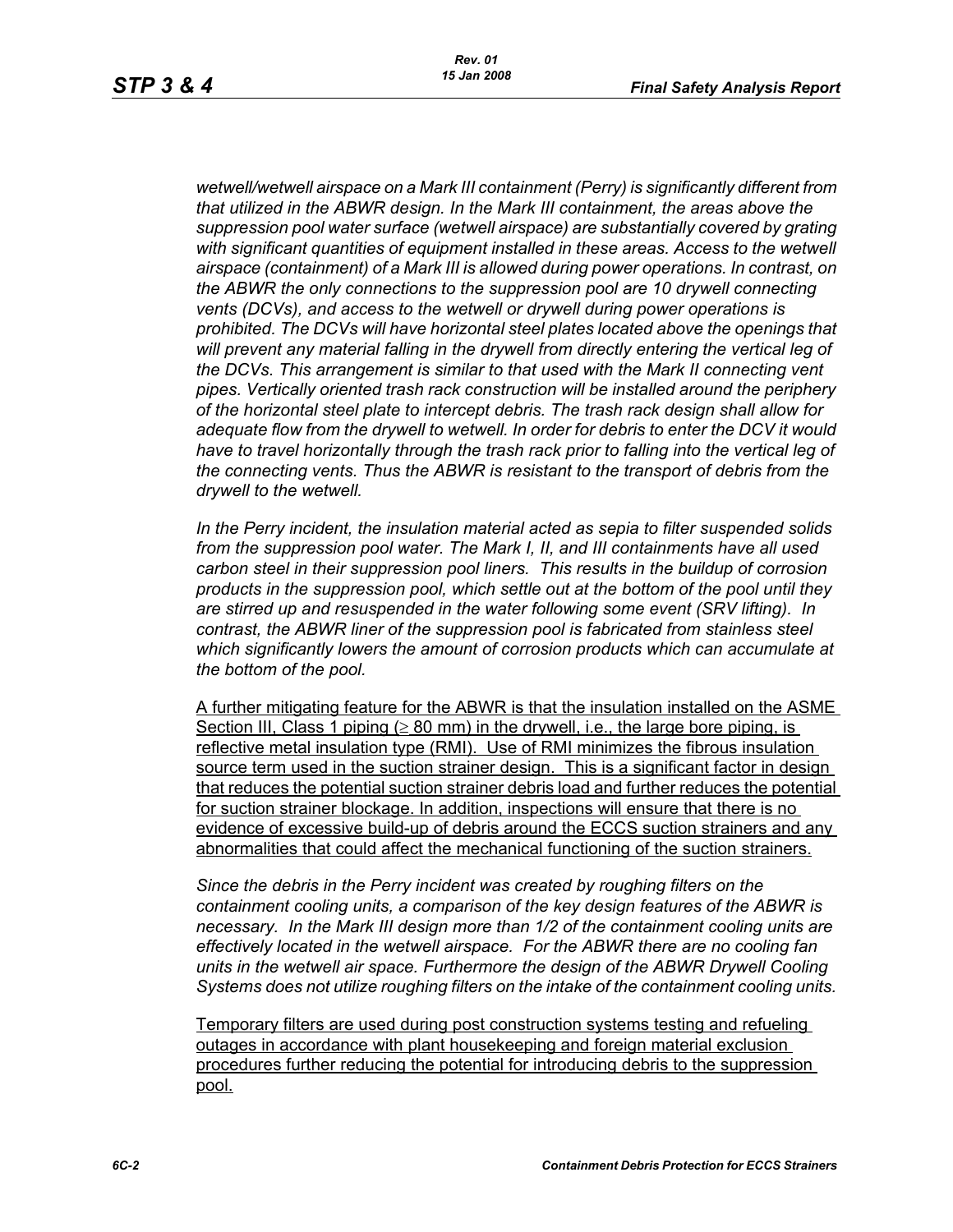*In the event that small quantities of debris enter the suppression pool, the Suppression Pool Cleanup System (SPCU) will remove the debris during normal operation. The SPCU is described in Section 9.5.9 and shown in Figure 9.5-1. The SPCU is designed to provide a continuous cleanup flow of 250 m*3*/h. This flow rate is sufficiently large to effectively maintain the suppression pool water at the required purity* cleanliness*. The SPCU system is intended for continuous operation and the suction pressure of the pump is monitored and provides an alarm on low pressure. Early indication of any deterioration of the suppression pool water quality will be provided if significant quantities of debris were to enter the suppression pool and cause the SPCU strainer to become plugged resulting in a low suction pressure alarm.* 

*The suction strainers* design *at* Perry preceded and *did not meet the current regulatory requirements. The ABWR ECCS suction strainers will utilize a "*ƒ*T*≈*" arrangement with conical strainers on the 2 free legs of the "*ƒ*T*≈*"* the state-of-the art Optimized Stacked Disk ECCS Suction Strainer Design developed by General Electric or equivalent. *This design separates the strainers so that it minimizes the potential for a contiguous mass to block the flow to an ECCS pump.* The design of the strainers will be based on the Licensing Topical Report (LTR), Application Methodology for the General Electric Stacked Disk ECCS Suction Strainer, NEDC-32721P-A, or equivalent and the Utility Resolution Guidance, NEDO-32686-A. The stacked-disk strainer design is based on a set of disks whose internal radius and thickness vary over the height of the strainer. The selected variation in these parameters provides an increased surface area. The holes in each disk are sized to prevent a deleterious quantity of debris from passing through strainer, but allow fluid to pass through. A key feature in the design of these strainers is to collect debris where velocity is low, since the pressure drop across the debris bed is known to be proportional to the velocity through the bed. This minimizes head loss across the strainer. Further technical details and methodologies are used to determine the head loss across the strainer for design debris loadings and to determine the structural loads on ECCS penetrations, piping and strainers caused by LOCA induced hydrodynamic forces. The LTR was reviewed and accepted by the NRC as described in the NRC Safety Evaluation Report (Reference 6C-5). *The ABWR design also has additional features not utilized in earlier designs that could be used in the highly improbable event that all suppression pool suction strainers were to become plugged. The alternate AC (Alternating Current) independent water addition mode of RHR allows water from the Fire Protection System to be pumped to the vessel and*  sprayed in the wetwell and drywell from diverse water sources to maintain cooling of *the fuel and containment. The wetwell can also be vented at low pressures to assist in cooling the containment.*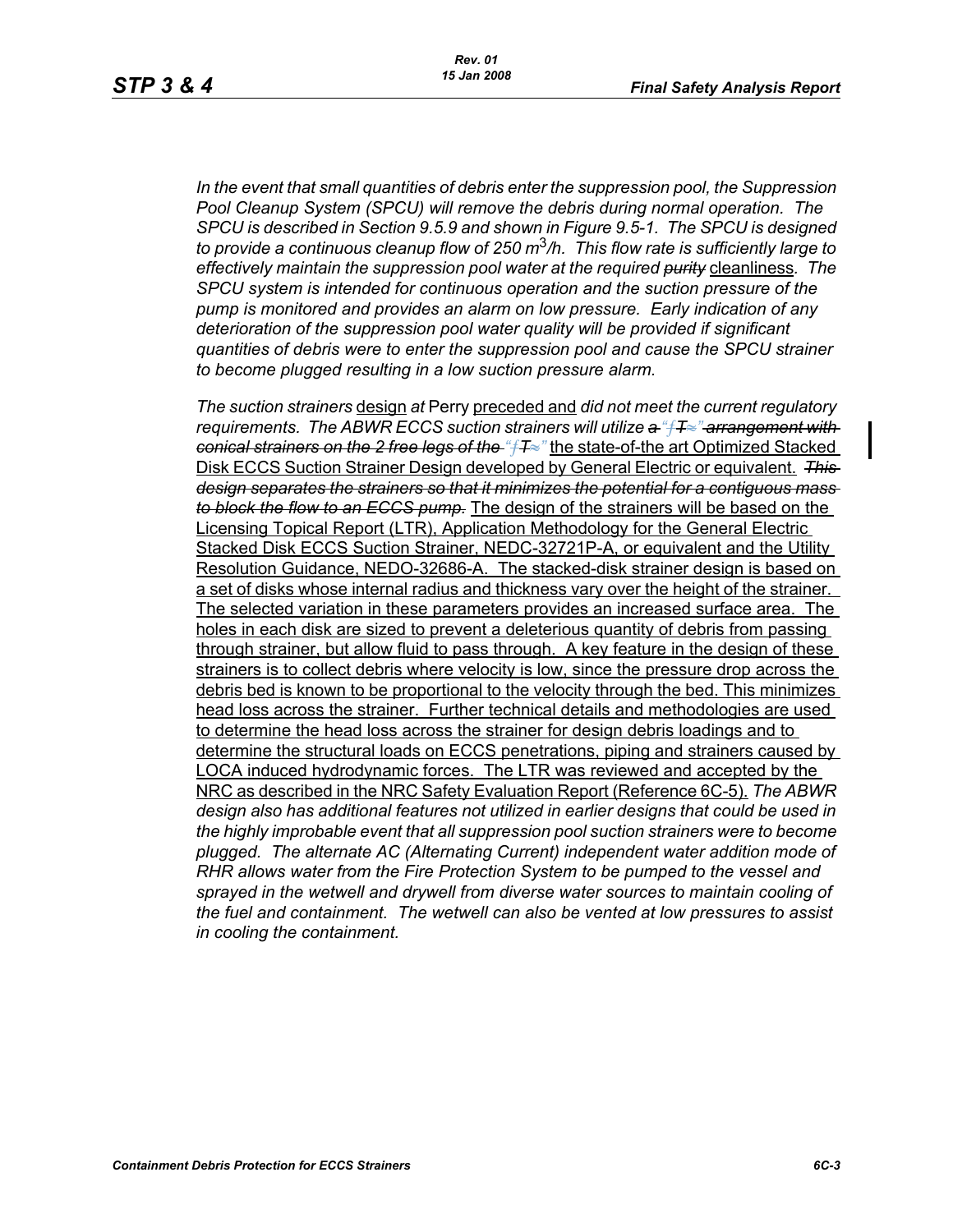# **6C.3 RG 1.82 Improvement**

*All ECCS strainers will at a minimum be sized to conform with the guidance provided in Reg. Guide 1.82, for the most severe of all postulated breaks.*

*The following clarifying assumptions will also be applied and will take precedence:*

- *(1) The debris generation model will utilize right angle cones acting in both directions;* the stacked disk ECCS suction strainer design in accordance with Licensing Topical Report NEDC 32721P-A, or equal and the Utilities Resolution Guidance, NEDO-32686-A.
- *(2) The amount of* design *insulation debris* load that is *generated will be assumed to be 100% of the insulation in a distance of 3 L/D of the postulated break within the right angle cones including targeted insulation;* and transported to the suppression pool is based on the referenced LTR and the URG.
- *(3)* The strainer design is based on the Debris Load Fraction that accumulates on a given strainer for the LOCA case being considered. The debris load fraction is defined as the fraction of the total flow that is attributed to a given strainer.
- *(4) All (*100%) *of the insulation debris generated will be assumed to be transported to the suppression pool.*
- *(5) The debris in the suppression pool will be assumed to remain suspended until it is captured on the surface of a strainer.*

*The sizing of the RHR suction strainers will assume that the insulation debris in the suppression pool is evenly distributed to the 3 pump suctions. The strainer size will be determined based on this amount of insulation debris and then increased by a factor of 3. The flow rate used for calculating the strainer size will be the runout system flow rate.*

Suction strainer sizing criteria is based on meeting NPSH requirements at run out system flow, plus margin, and the design basis debris load in the suppression pool that is considered to accumulate on the suction strainers after a number of pool volume turnovers.

*The sizing of the* RHR*, RCIC and HPCF suction strainers will conform to the guidance of Reg Guide 1.82 and will assume* assumes *that* all *the insulation debris in the suppression pool,* including insulation debris, corrosion sludge, dust and dirt, *is proportionally distributed to the pump suctions based on the flow rates of the systems at run out conditions* considering the most limiting system failures*. The strainers available for capturing insulation debris will include 2 RHR suction strainers and a single HPCF or RCIC suction strainer* in accordance with single failure criteria.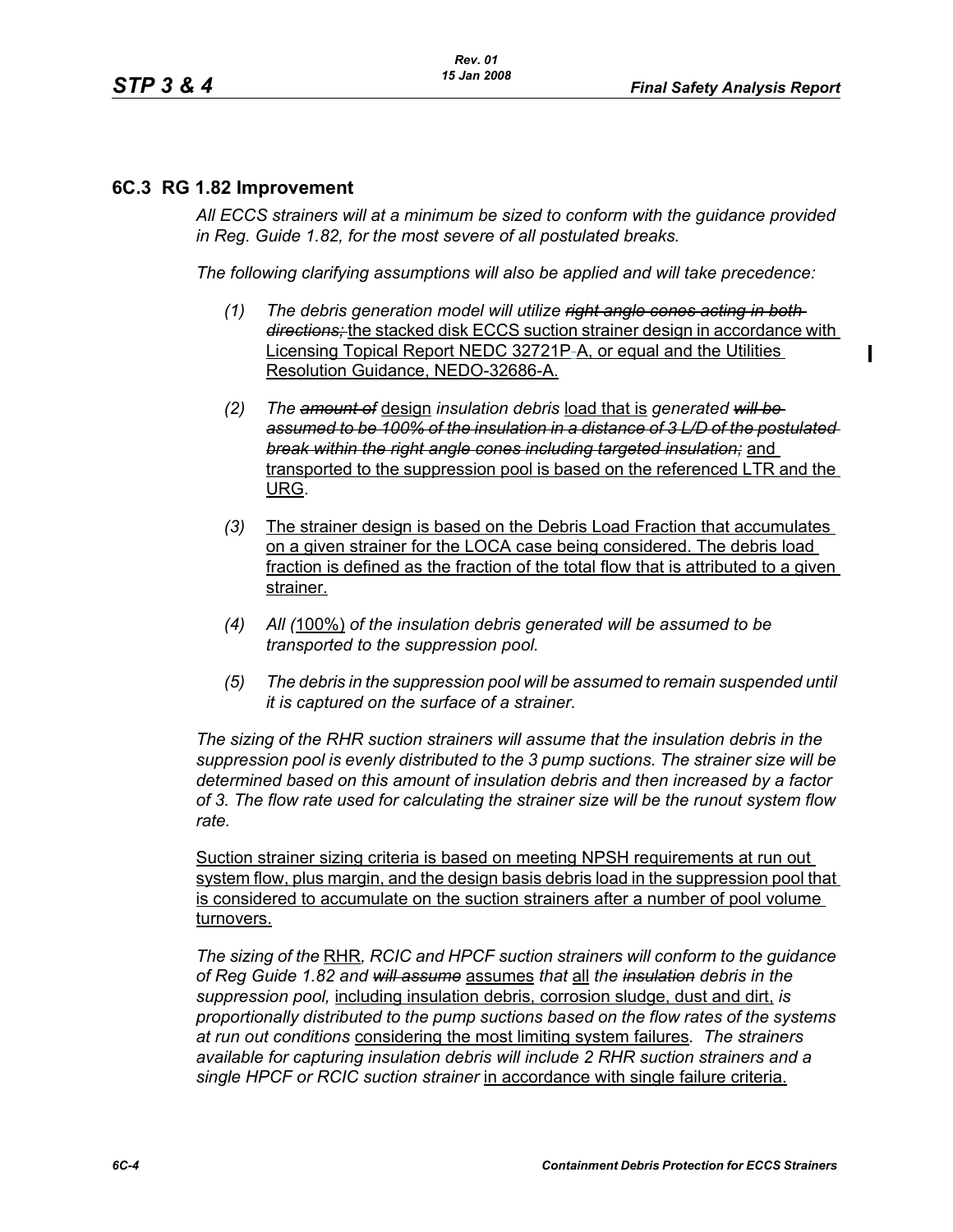## **6C.4 Discussion Summary**

*In summary, the ABWR design includes the necessary provisions to prevent*  deleterious *debris from entering the ECCS and impairing the ability of the RCIC, HPCF, and RHR systems to perform their required post-accident functions. Specifically, the ABWR does the following:*

- *(1) The design is resistant to the transport of debris to the suppression pool.*
- *(2) The suppression pool liner is stainless steel, which significantly reduces corrosion products.*
- *(3) The SPCU system will provide early indication of any potential problem.* Low SPCU pump suction pressure can provide early indication of debris present in the suppression pool and permit the plant operator to take appropriate corrective action.
- *(4) The SPCU System operation will maintain suppression pool cleanliness.*  Plant housekeeping and Foreign Material Exclusion (FME) procedures assure pool cleanliness prior to plant operation and over plant life such that no significant debris is present in the suppression pool.
- (5) Visual inspection of the suction strainers is performed each refueling outage.
- (6) *(5) The equipment installed in the drywell and wetwell minimize the potential for generation of debris.*
- (7) *(6) The* stacked disk *ECCS suction strainers meet the current regulatory requirements* and are designed in accordance with NRC approved LTR, NEDC-32721P-A (or equivalent), *unlike the strainers at the incident plants.*
- *(7) The RHR suction strainers will apply an additional factor of 3 design margins.*

The information regarding the ECCS strainers design calculations along with input data, methodology, analysis, discussion and examples is contained in Licensing Topical Report, Application Methodology for the General Electric Stacked Disk ECCS Suction Strainer, NEDC-32721P-A.

### *6C.5 Strainer Sizing Analysis Summary*

*A preliminary analysis was performed to assure that the above requirements could be satisfied using strainers compatible with the suppression pool design as shown by Figure 1.2-13i. The following summarizes the results, which indicate strainer sizes that are acceptable within the suppression pool design constraints.*

*Each loop of an ECCS system has a single suppression pool suction strainer configured in a T shape with a screen region at the two ends of the T cross member. Analysis determined the area of each screen region. Thus, RHR with three loops has six screen regions. The HPCF with two loops has four screen regions, and the RCIC has two screen regions. The characteristic dimension given for the screens in the*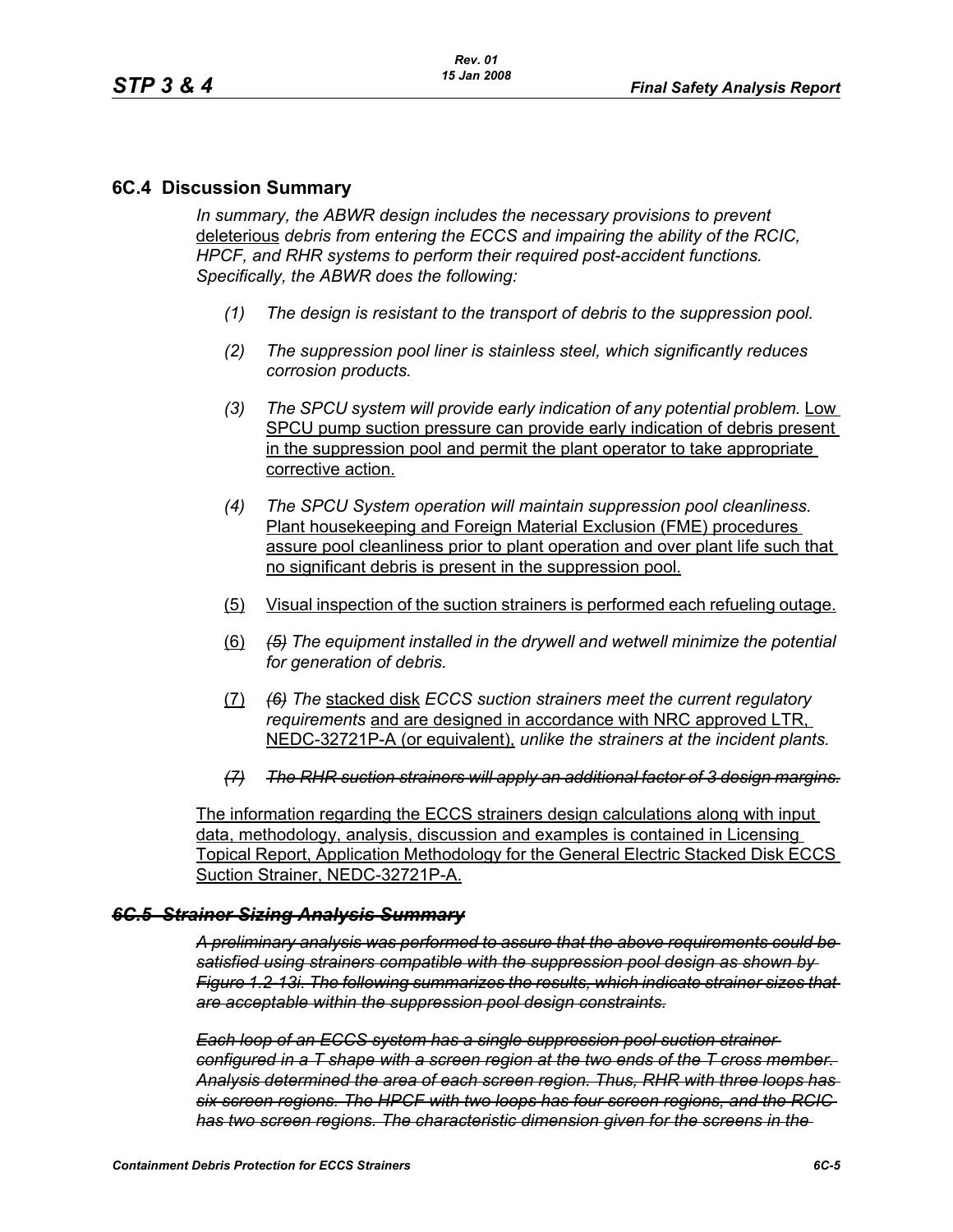*results below indicates a surface area consisting of a circle with a diameter of the dimension plus a cylinder with a diameter and length of the dimension.*

*By the requirements above, all of the debris deposits on the strainers. The distribution of debris volume to the strainer regions was determined as a fraction of the loop flow splits based on runout flow. Debris on the screen creates a pressure drop as predicted by NUREG-0897, which is referenced by R.G. 1.82. The equation for NUKONTM insulation on page 3-59 of NUREG-0897 was used for this analysis. The NUKONTM debris created pressure drop equation is a function of the thickness of debris on the screen (which is a function of debris volume), the velocity of fluid passing through the screen (runout flow used), and the screen area. The debris created pressure drop was applied in an equation as follows; the static head at the pump inlet is equal to the hydraulic losses through the pipe and fittings, plus the pressure drop through the debris on the strainers, plus the hydraulic loss through the unplugged strainer, plus a margin equal to approximately 10% of the static head at the pump inlet, and plus the required NPSH. The static head takes into account the suppression pool water level determined by the draw down calculated as applicable for a main steam line break scenario. A summary provided in Table 6C-1, and a summary of the analysis results is provided in Table 6C-2.*

*By making realistic assumptions, the following additional conservatisms are likely to occur, but they were not applied in the analysis. No credit in water inventory was taken for water additions from feedwater flow or flow from the condensate storage tank as injected by RCIC or HPCF. Also, for the long term cooling condition, when suppression pool cooling is used instead of the low pressure flooder mode (LPFL), the RHR flow rate decreases from runout (1130 m3/h) to rated flow (954 m3/h), which reduces the pressure drop across the debris.*

## **6C.6 References**

- 6C-1 Debris Plugging of Emergency Core Cooling Suction Strainers, NRC Bulletin No. 93-02, May 11, 1993.
- 6C-2 Water Sources for Long-Term Recirculation Cooling Following a Loss-of-Coolant Accident, NRC Reg. Guide 1.82.
- 6C-3 Utility Resolution Guidance for ECCS Suction Strainer Blockage, NEDO-32686-A.
- 6C-4 Licensing Topical Report, Application Methodology for the General Electric Stacked Disk ECCS Suction Strainer, NEDC-32721P-A.
- 6C-5 Safety Evaluation Report (SER) by the Office of Nuclear Reactor Regulation GE Nuclear Energy Licensing Topical Report NEDC-32721P, "Application Methodology for GE Stacked Disk Suction Strainer, Part I," TAC No. MB3311, dated February 3, 1999; and Part 2, TAC No. M98500, dated June 28, 2002.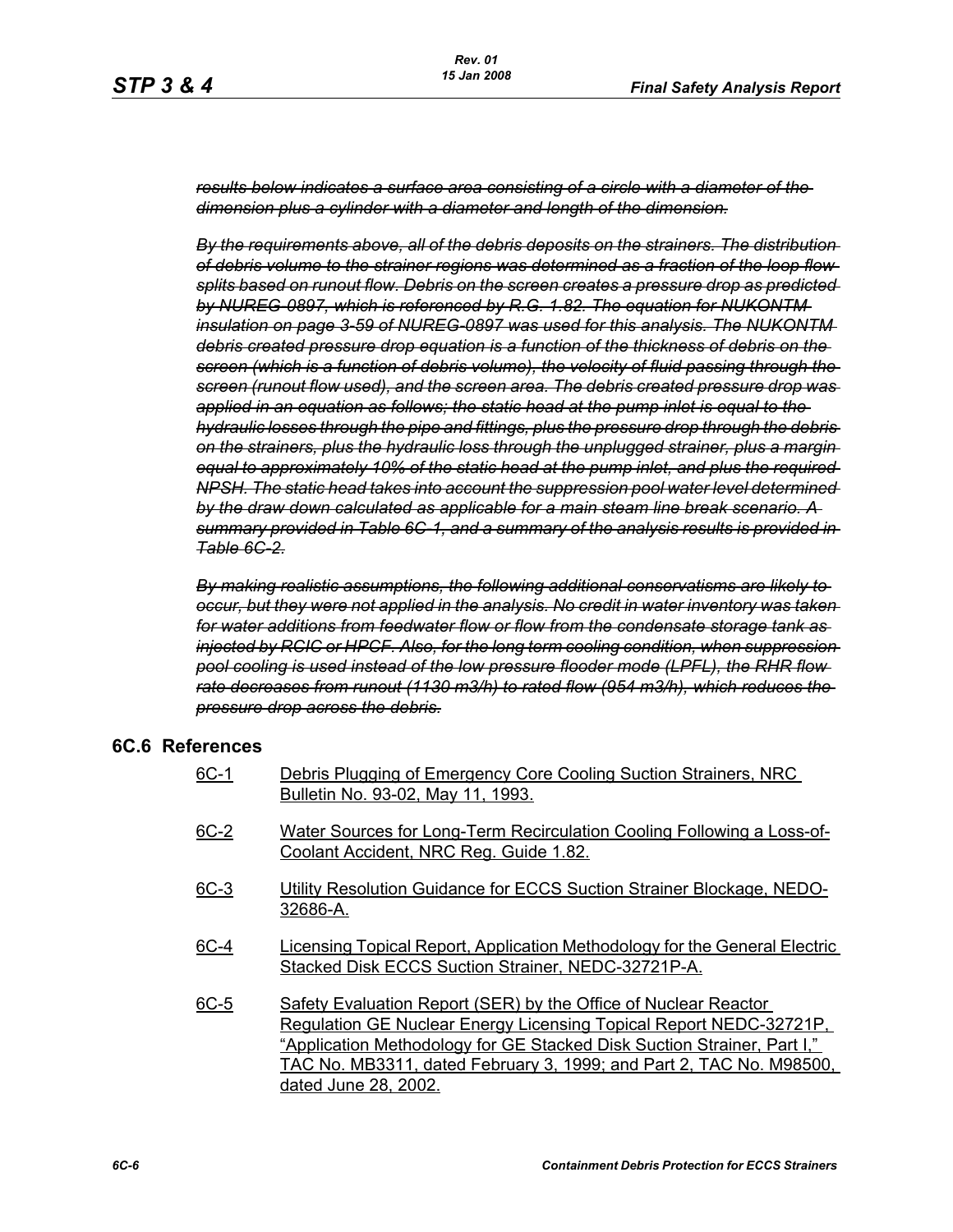| $6C-6$ | NRC Generic Letter (GL) 97-04, Assurance of Sufficient Net Positive  |
|--------|----------------------------------------------------------------------|
|        | Suction Head for Emergency Core Cooling and Containment Heat         |
|        | Removal Pumps, dated October 7, 1997                                 |
| 6C-7   | NRC Generic Letter (GL) 98-04. Potential for Degradation of the      |
|        | Emergency Caro Cooling System and the Containment Saray System After |

Emergency Core Cooling System and the Containment Spray System After a Loss-Of-Coolant Accident because of Construction and Protective Coating Deficiencies and Foreign Material in Containment, dated July 14, 1998.